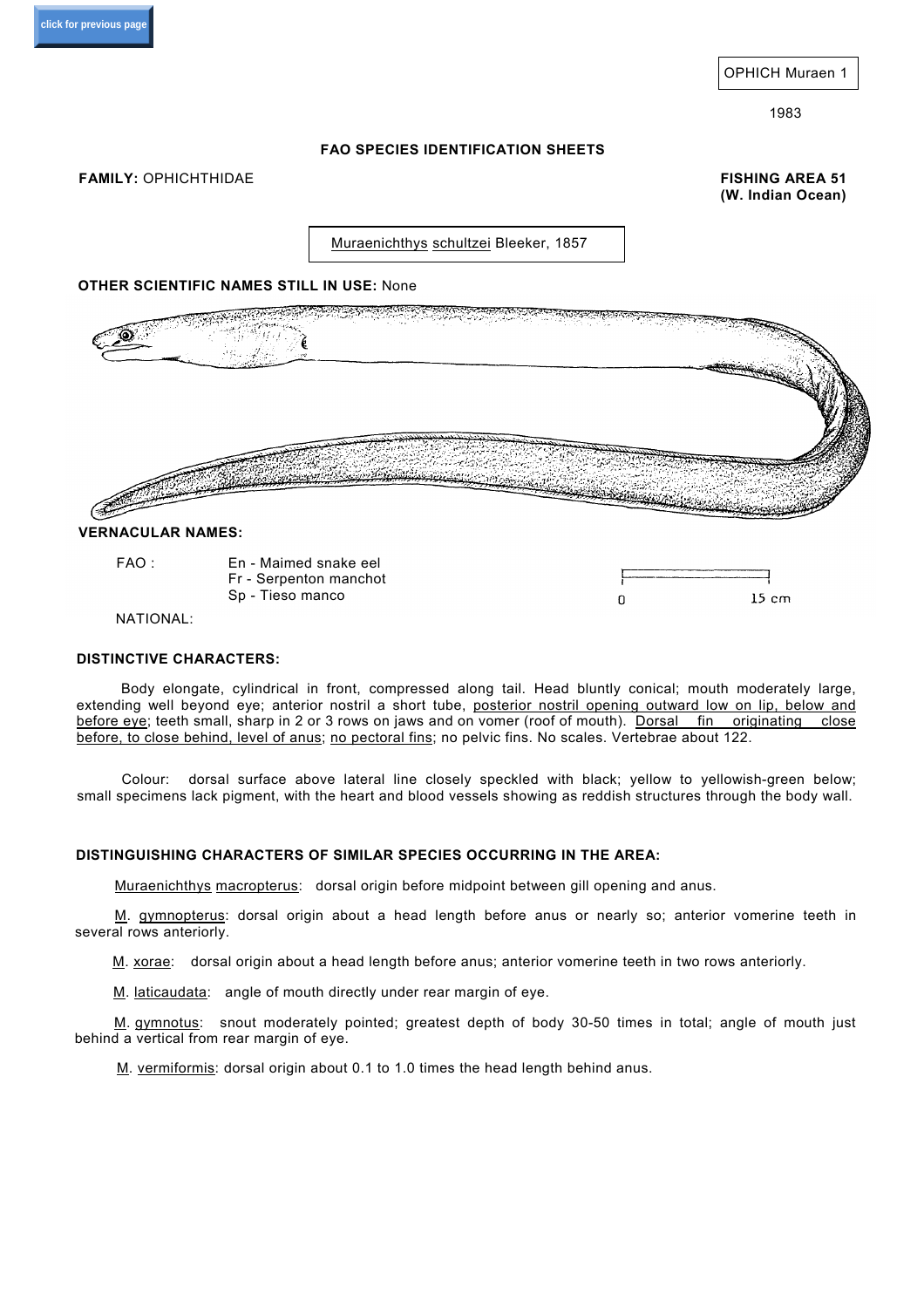Benthenchelys and Neenchelys species: pectoral fins present: posterior nostril lateral, not on lip. Furthermore, dorsal fin origin close behind tips of pectorals in Neenchelys species.

Myrophis species: pectoral fins present; dorsal fin origin over pectoral fins.

All other Ophichthidae (subfamily Ophichthinae): lack a caudal fin and the dorsal and anal fins end just before tip of tail to form a hard, burrowing point.

#### **SIZE:**

Maximum: 144 mm; common to about 80 mm

### **GEOGRAPHICAL DISTRIBUTION AND BEHAVIOUR:**

Northern Mozambique to Aioabra, Red Sea and northwest coast of India. Also Andaman Islands and Indonesia to the Eastern Central Pacific.

A small, active eel burrowing in soft sediment

#### **PRESENT FISHING GROUNDS:**

No definite fishing grounds.

#### **CATCHES, FISHING GEAR AND FORMS OF UTILIZATION:**

Separate statistics are not reported for this species.

Caught almost exclusively in bag or 'dot' nets, or by digging.

Marketed live or fresh and used as shark bait.





**Muraenichthys** 



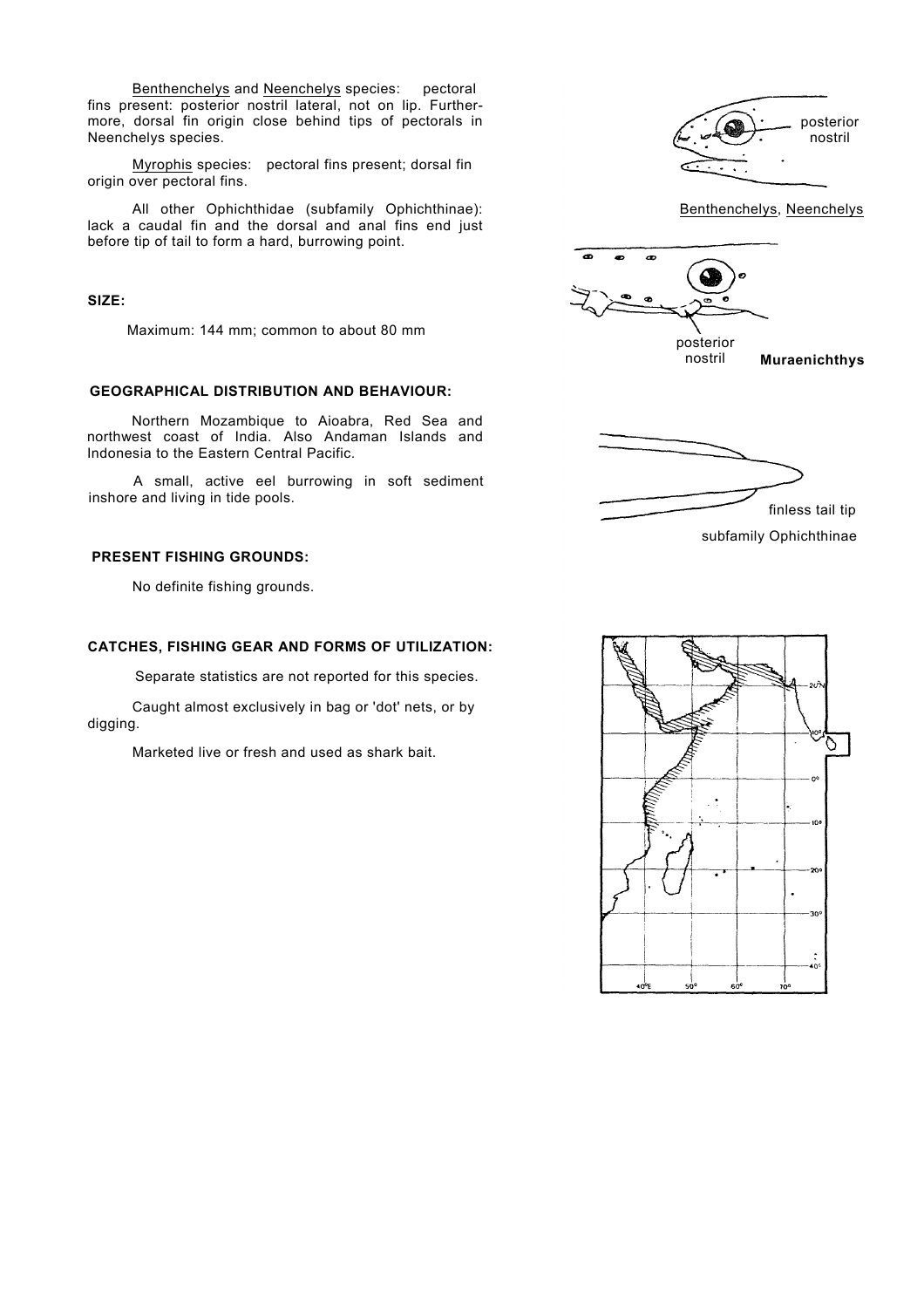**(W. Indian Ocean)** 

 $\overline{0}$ 

### **FAO SPECIES IDENTIFICATION SHEETS**

**FAMILY:** OPHICHTHIDAE **FISHING AREA 51** 

Neenchelys buitendijki Weber & de Beaufort, 1916

# **OTHER SCIENTIFIC NAMES STILL IN USE:** None



### **VERNACULAR NAMES:**

- FAO : En Fintail serpent eel
	- Fr Serpenton queue molle
	- Sp Tieso espetón

NATIONAL:

### **DISTINCTIVE CHARACTERS:**

Body moderately elongate, cylindrical in front, compressed along tail. Head conical, tapering sharply to a pointed snout; mouth moderately large, extending to beyond eye; anterior nostril a short tube, posterior nostril below and before eye; teeth sharp, uniserial, relatively few, widely spaced on jaws and vomer (roof of mouth), those on intermaxillary larger than the others. Dorsal fin originating just behind level of pectoral fin tips; caudal fin complete around tip of tail; pectoral fins small, slender and directed obliquely upward; no pelvic fins. No scales. Vertebrae 141 to 144.

Colour: yellowish-pink overlaid with silver and anteriorly with scattered brownish spots.

# **DISTINGUISHING CHARACTERS OF SIMILAR SPECIES OCCURRING IN THE AREA:**

Neenchelys microtretus: dorsal fin begins further back (about two-thirds of head length behind gill opening); more vertebrae (146 to 158, against 141 to 144 in N. buitendijki).



 $2.8 \text{ cm}$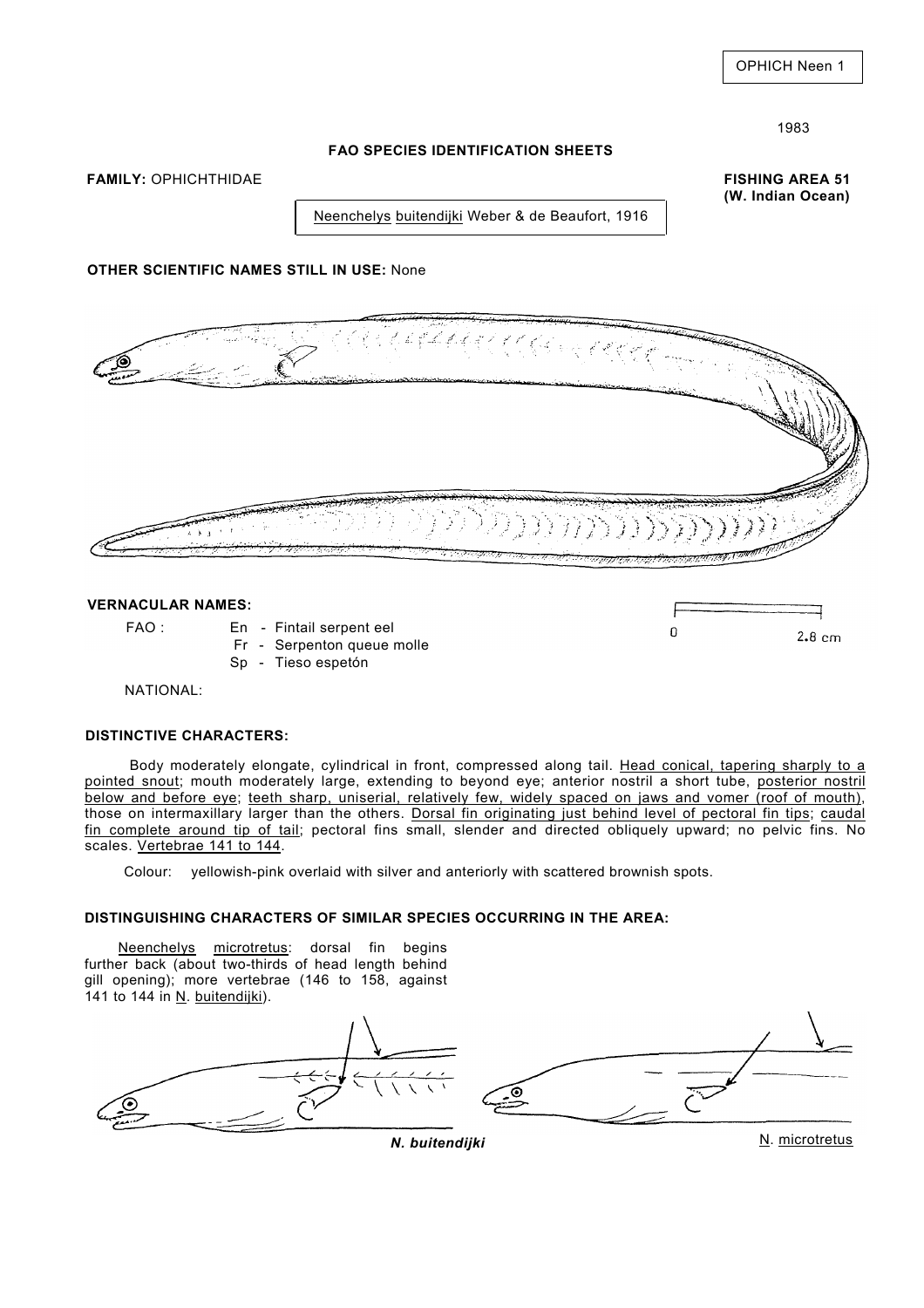Myrophis and Muraenichthys species: posterior nostril penetrating upper lip and covered by a lateral flap. Furthermore, Muraenichthys species without pectoral fin, and dorsal fin beginning about midway between gill opening and anus, or about over anus.

Benthenchelys species: dorsal fin origin over anus.

All other Ophichthidae: lack a caudal fin and the dorsal and anal fins end just before tip of tail to form a hard, burrowing point.

#### **SIZE:**

Maximum. about 30 cm; commonly smaller.

## **GEOGRAPHICAL DISTRIBUTION AND BEHAVIOUR:**

West coast of India from Pakistan to Calicut. Also Indonesia.

A small, burrowing eel which is active over soft sediments at night.

### **PRESENT FISHING GROUNDS:**

No definite fishing grounds; caught incidentally to other species in the Bombay area.

### **CATCHES, FISHING GEAR AND FORMS OF UTILIZATION:**

Separate statistics are not reported for this species.

Caught almost exclusively in bag or 'dol' nets.

Marketed fresh and used as bait.









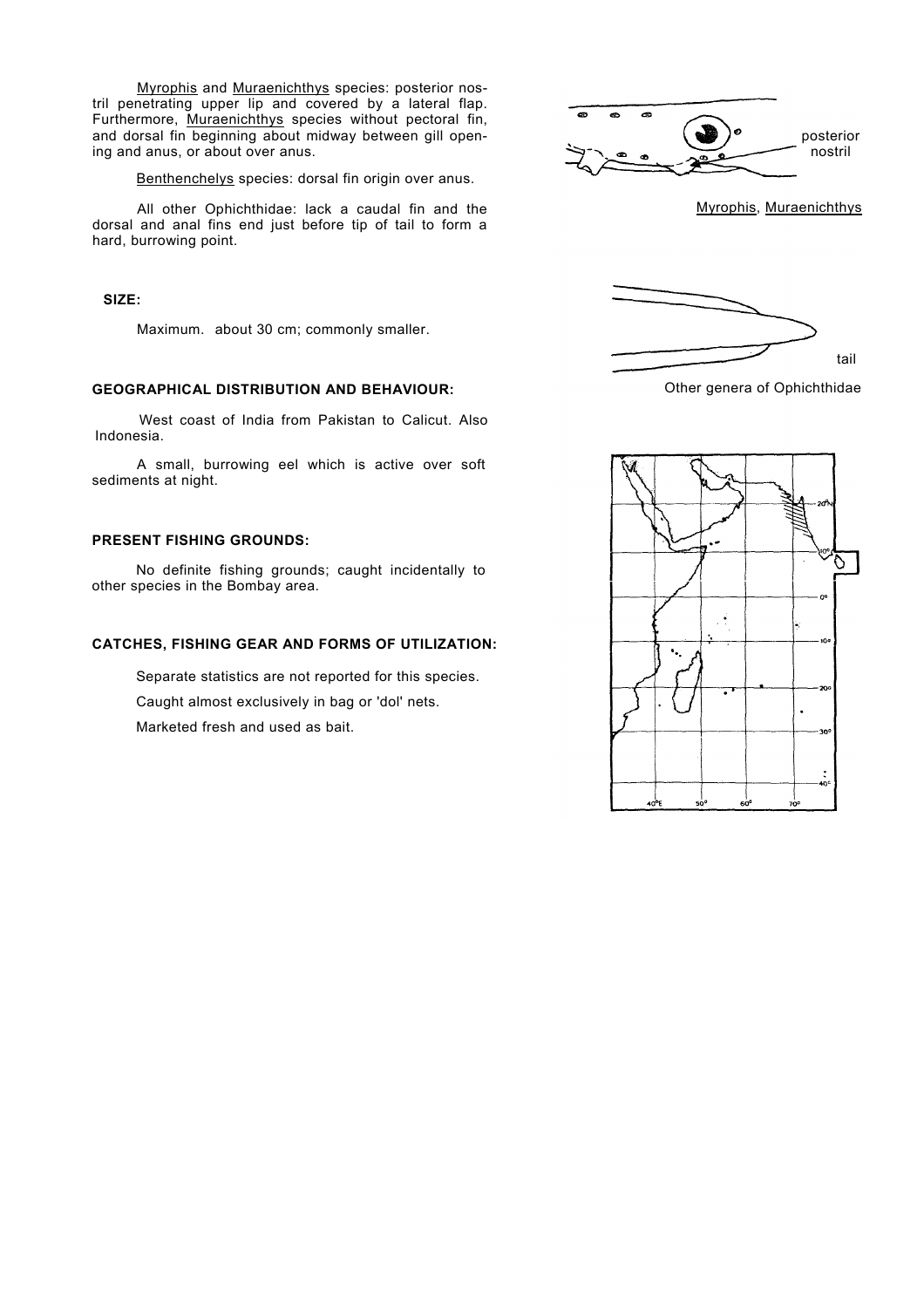#### **FAO SPECIES IDENTIFICATION SHEETS**

**FAMILY:** OPHICHTHIDAE **FISHING AREA 51** 

**(W. Indian Ocean)** 

Pisodonophis boro (Hamilton-Buchanan, 1822)

## **OTHER SCIENTIFIC NAMES STILL IN USE:** None



### **VERNACULAR NAMES:**

#### FAO : En - Rice-paddy eel

- Fr Serpenton des rizières
- Sp Tieso de los arrozales

NATIONAL:

### **DISTINCTIVE CHARACTERS:**

Body snake-like, cylindrical, compressed only along extreme tail tip. Eye relatively small; anterior nostril tubular, posterior nostril along lower edge of lip; snout moderately protruding in front of lower jaw; teeth in jaws and on vomer (roof of mouth) granular to molariform, but sharper on jaws and more pointed in young individuals multiserial; a small papilla on upper lip behind base of anterior nostril, a smaller one below eye; throat swollen and supported by a basket of free brachiostegal rays that overlap below. Vertical fins discontinuous posteriorly, the extreme tip of tail stiff and finless; dorsal fin oriqinating about a pectoral fin length behind tips of pectoral fins which are well developed; pelvic fins absent. Lateral line system inconspicuous. Vertebrae 171 to 173.

Colour: uniform brownish olive above, lighter below, dorsal fin with a narrow black edge.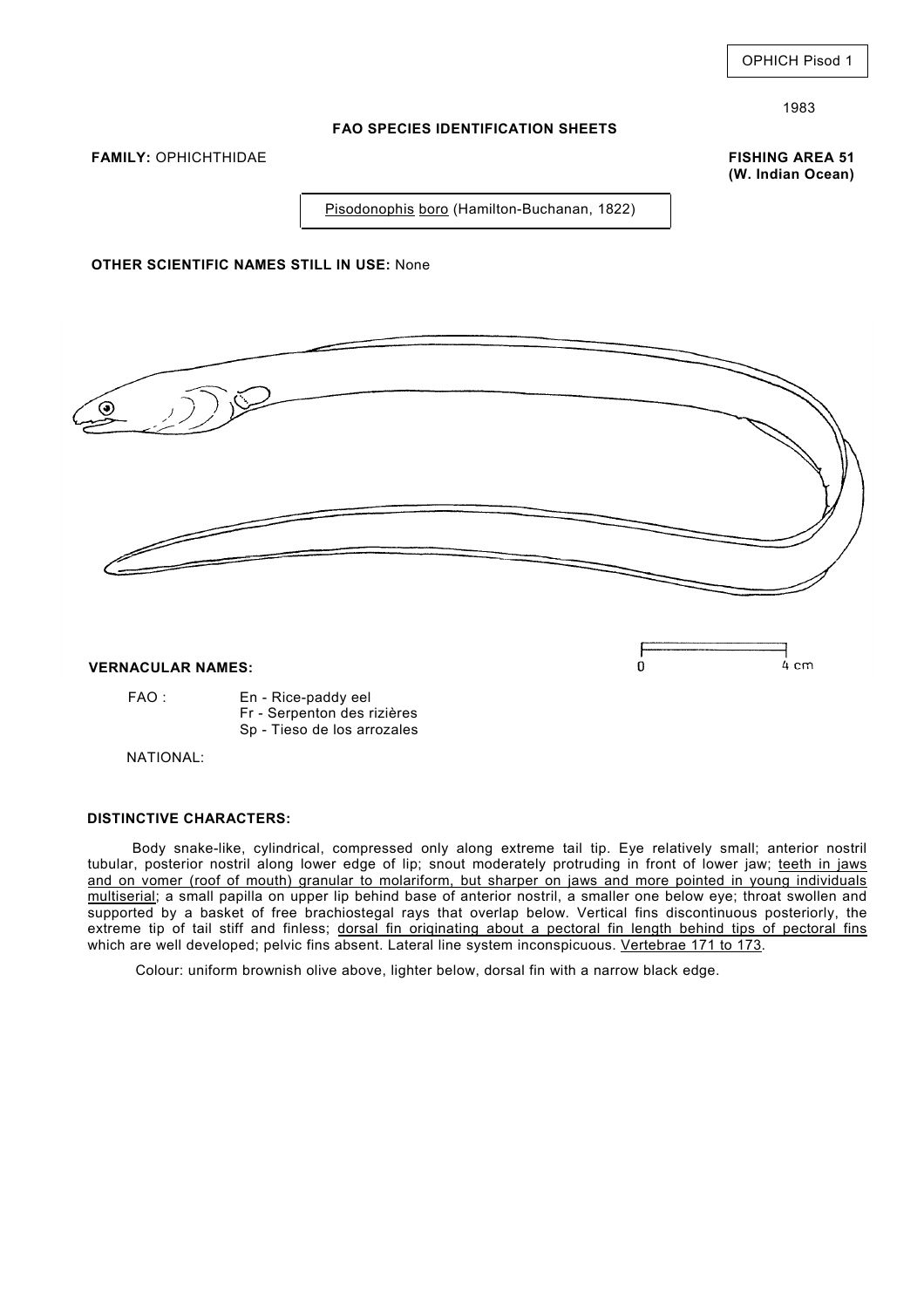#### **DISTINGUISHING CHARACTERS OF SIMILAR SPECIES OCCURRING IN THE AREA:**

Pisodonophis cancrivorus: dorsal fin begins over front part of pectoral fin; fewer vertebrae (about 155, against 171 to 173 in P. boro).

Myrichthys species: dorsal begins well forward on head; conspicuously banded or spotted coloration.

Other species of Ophichthidae: teeth on vomer (roof of mouth) pointed.

#### **SIZE:**

Maximum: 100 cm; common to about 70 cm.

### **GEOGRAPHICAL DISTRIBUTION AND BEHAVIOUR:**

East Africa from Natal to Tanzania, the Seychelles, southern India and Sri Lanka. Also widespread elsewhere from the east Indian coast throughout Indonesia to Polynesia.

Occurs in lagoons and estuaries, entering freshwater and paddyfields.

## **PRESENT FISHING GROUNDS:**

No definite fishing grounds. Caught incidentally to other species.

## **CATCHES, FISHING GEAR AND FORMS OF UTILIZATION:**

Separate statistics are not reported for this species.

Caught in bag nets and similar gear, mixed with other species.

Marketed fresh and consumed locally.



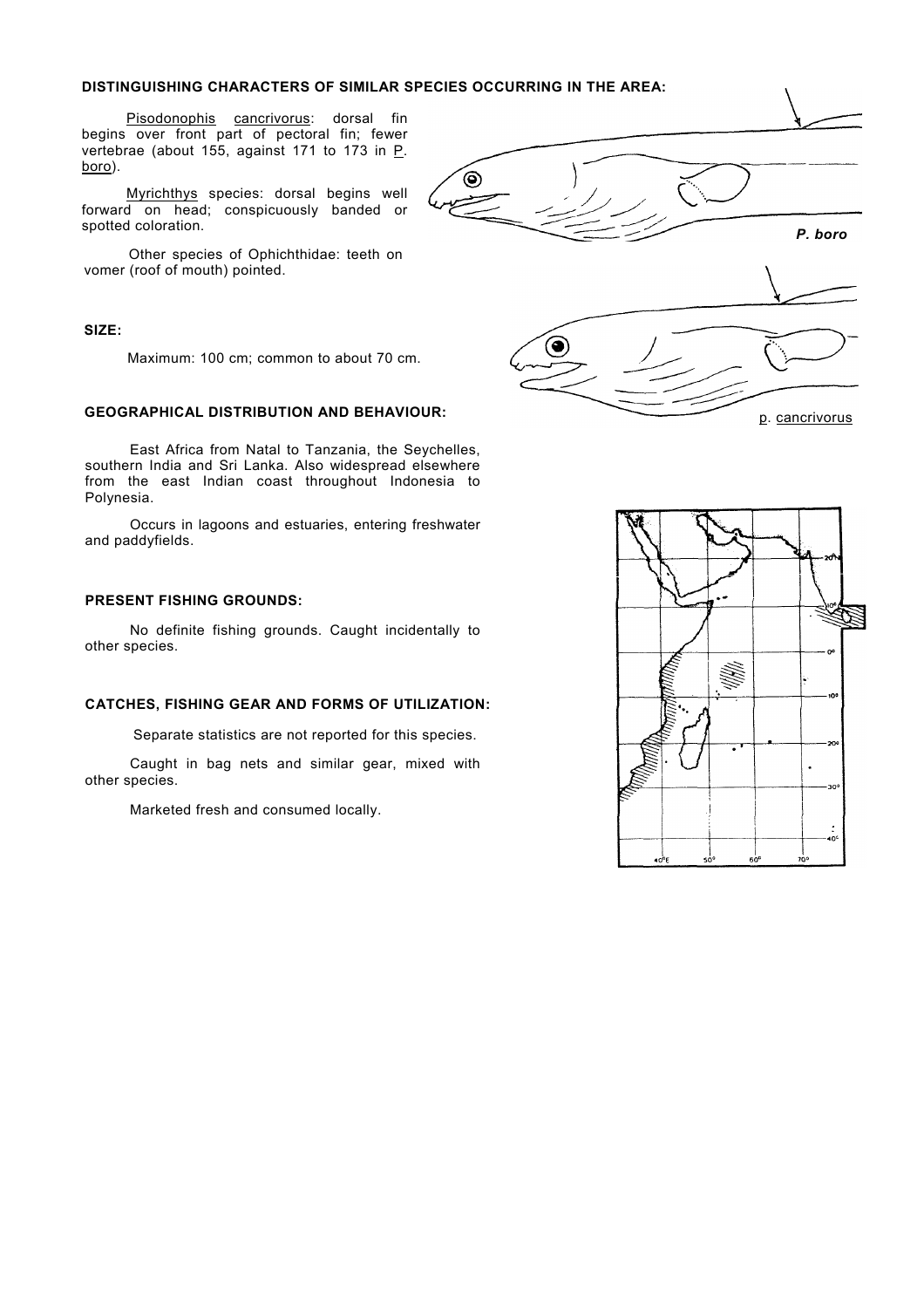#### **FAO SPECIES IDENTIFICATION SHEETS**

**FAMILY:** OPHICHTHIDAE **FISHING AREA 51** 

**(W. Indian Ocean)**

Pisodonophis cancrivorus (Richardson, 1844)

## **OTHER SCIENTIFIC NAMES STILL IN USE:** None



#### **VERNACULAR NAMES:**

FAO : En - Longfin snake eel Fr - Serpenton à longue nageoire

Sp - Tieso aletón

NATIONAL:

### **DISTINCTIVE CHARACTERS:**

Body snake-like, cylindrical, compressed only along extreme tail tip. Eye relatively small; anterior nostril tubular, posterior nostril along lower edge of lip; snout moderately protruding in front of lower jaw; teeth in jaws and on vomer (roof of mouth) granular to molariform, but sharper on jaws and more pointed in young and on sides of lower jaw, multiserial; a small papilla on upper lip behind base of anterior nostril, a smaller one below eye; throat swollen and supported by a basket of free branchiostegal rays that overlap below. Vertical fins discontinuous posteriorly, the extreme tip of tail stiff and finless; dorsal fin originating over front portion of pectoral fins which are well developed; pelvic fins absent. Lateral line inconspicuous. Vertebrae about 155.

Colour: uniform brownish olive above, light yellow below, dorsal fin with a narrow black edge and a blackish spot anteriorly.